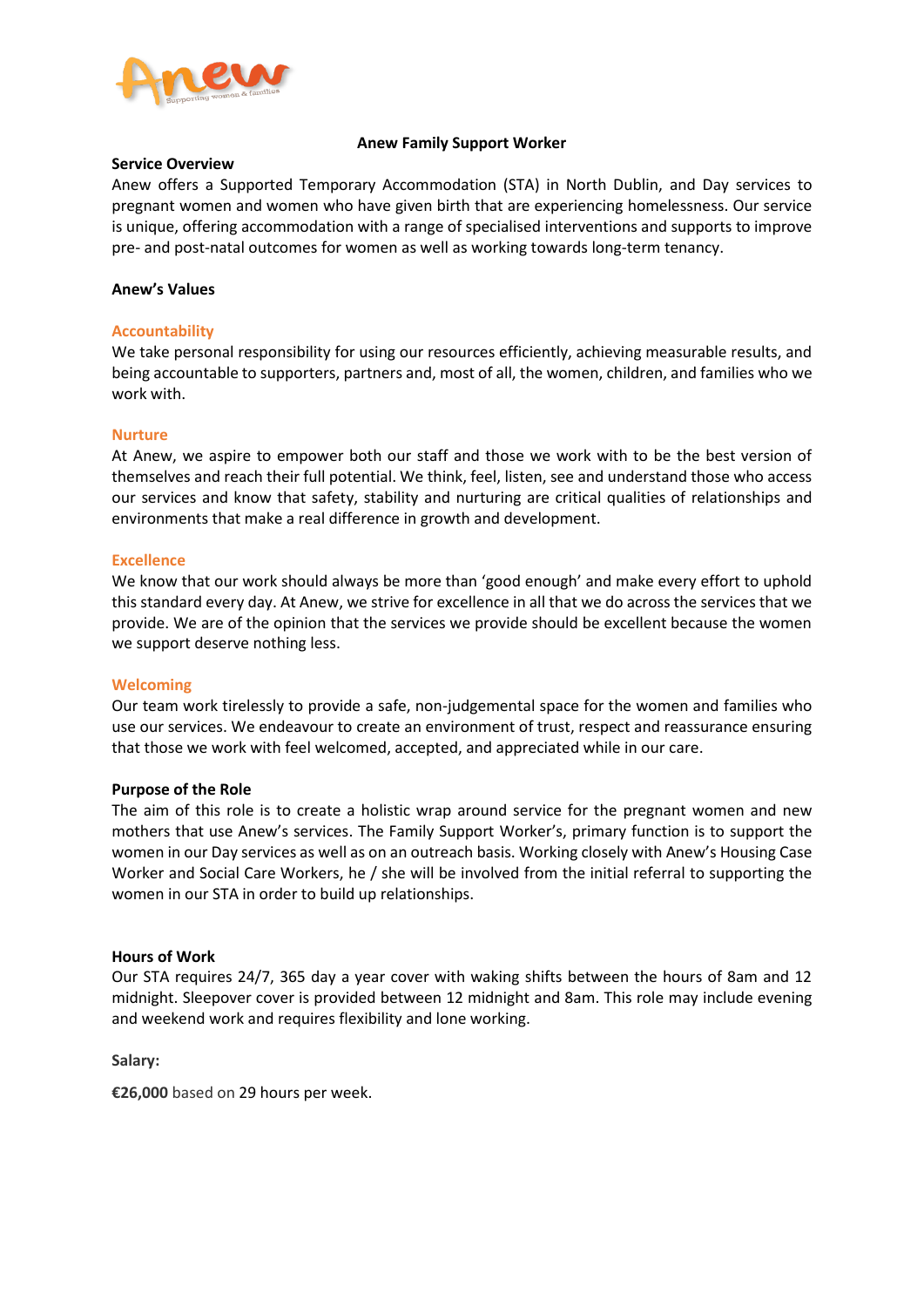

# **Main Duties and Responsibilities**

The Family Support Worker will perform their duties in line with Anew's professional standards.

The Family Support Worker will:

- Facilitate one to one and group programmes in our Day Services in Dublin City Centre.
- Support the running of our STA in North Dublin.
- Work with a caseload/workload assigned by their line manager. This may involve working in the home with women who have left our STA.
- The level of work required will take into account the varying complexity of families & travel requirements.
- Change and adapt to new programmes / models of service in line with evidence-based research.
- Work in a flexible manner with the family in meeting their changing needs through the use of consultation, plans, reviews and feedback.
- Work in partnership with women to increase their skills in areas such as childcare, budgeting, home management, nutrition and health care, through individual or group work.
- Liaise with women on health/emotional/parenting issues and child welfare and report concerns as appropriate with the aim to enhance positive parenting skills.
- Assist women to avail of local/appropriate services and agencies and encourage their engagement in such services.
- Work within current legislation, relevant policies and procedures, guidelines and protocols within the organisation.
- Engage in regular Supervision.
- Share knowledge with other team members to maintain standards.
- Actively participate as a member of the designated team/service.
- Attend and participate in team meetings and other relevant staff engagement days.
- Attend meetings as appropriate to their allocated work e.g., Meitheal meetings, Family Support planning meetings, Case Management, Child Protection Conferences, strategy meetings, children in care reviews.
- Seek the advice of relevant personnel when appropriate/as required.
- Promote a culture that values diversity and respect in the workplace.
- Attend local Child & Family Support Networks & the Team Around the Child and build working relationships with Funders, Referral agents and other relevant stakeholders.
- Collaborate with line manager in developing the role of the Family Support Worker and the team.
- Maintain and manage the building in our Day services.
- Provide on call support to our STA on a rota basis.

# **Administrative**

- Maintain accurate up to date records and files in accordance with Anew's ICT systems.
- Maintain service user confidentiality.
- Keep up to date records of interventions and generate KPI reports as required.
- Use Outcome Star evidence-based assessment tool to measure outcomes and change.
- Contribute to the on-going development of the service in keeping with good practice and Anew's objectives.
- Be accountable for any money spent on behalf of Anew.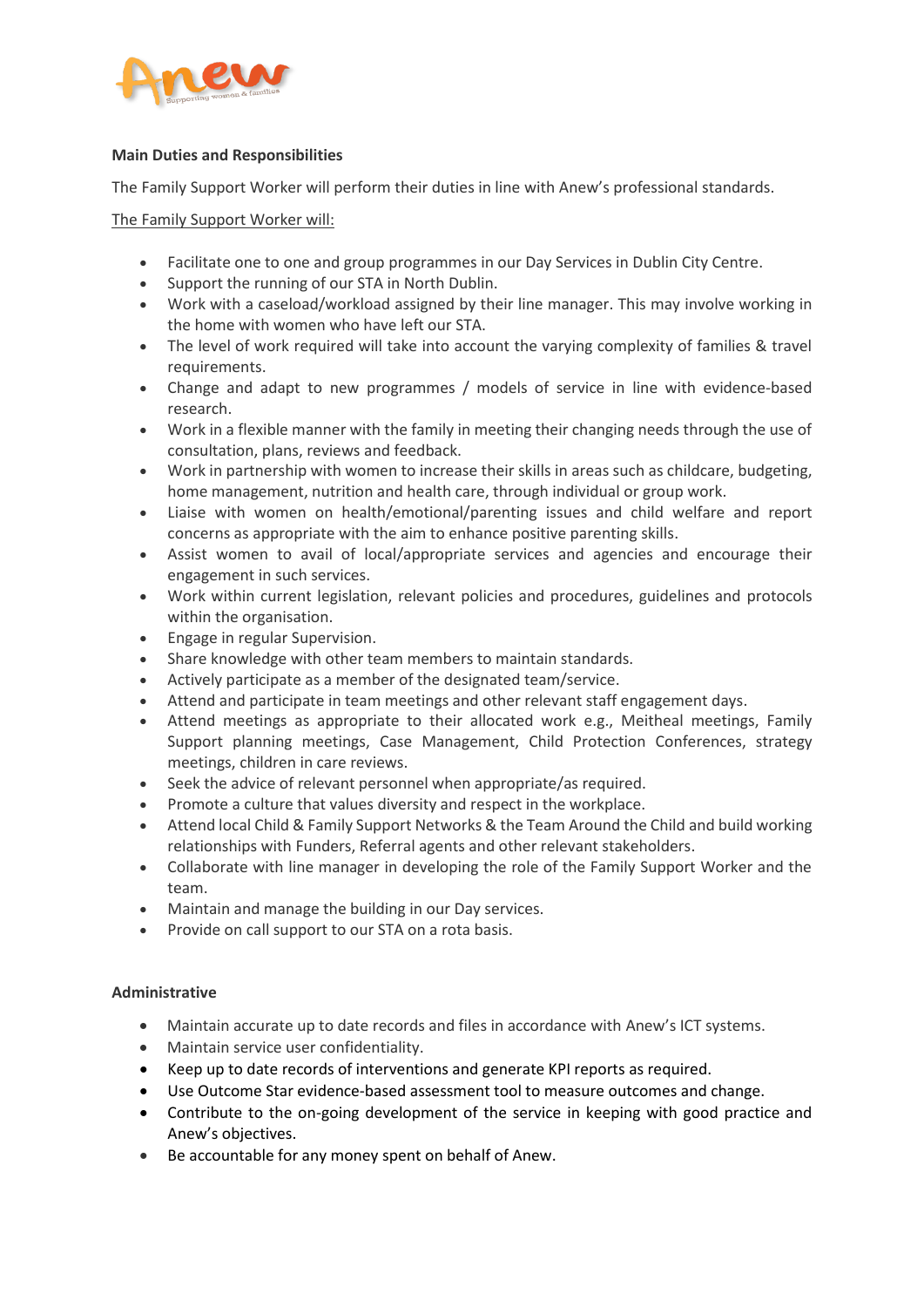

# **Education & Training**

- Engage in personal development planning in collaboration with line manager.
- Attend in-service training and other relevant training opportunities (including attendance at mandatory programmes).
- Review and change work practices in line with training and service developments.

# **Teamwork**

- Work as part of a team and from a person-centred approach.
- Ensure consistency and follow through on interventions.
- Provide accurate and precise information at handover.
- Participate in and contribute to relevant team meetings.
- Maintain regular communication with line manager and the wider team.

# **Health & Safety**

- Complete routine tasks to ensure a high-quality service and environment is maintained.
- Adhere to the Safety, Health & Welfare at Work Act (1989) policies and procedures and other relevant legislation.
- Monitor and report health and safety, and maintenance issues.
- Demonstrate a knowledge of the legislation, regulations, and standards applicable to the provision of accommodation-based homeless services.
- Comply with and contribute to the development of policies, procedures, guidelines, and safe professional practice and adhere to relevant legislation, regulations, and standards.

**The above Job Description is not intended to be a comprehensive list of all duties involved. The post holder may be required to perform other duties as appropriate to the post which may be assigned to him/her from time to time and to contribute to the development of the post while in office.**

Requirements for the role are outlined in the table below.